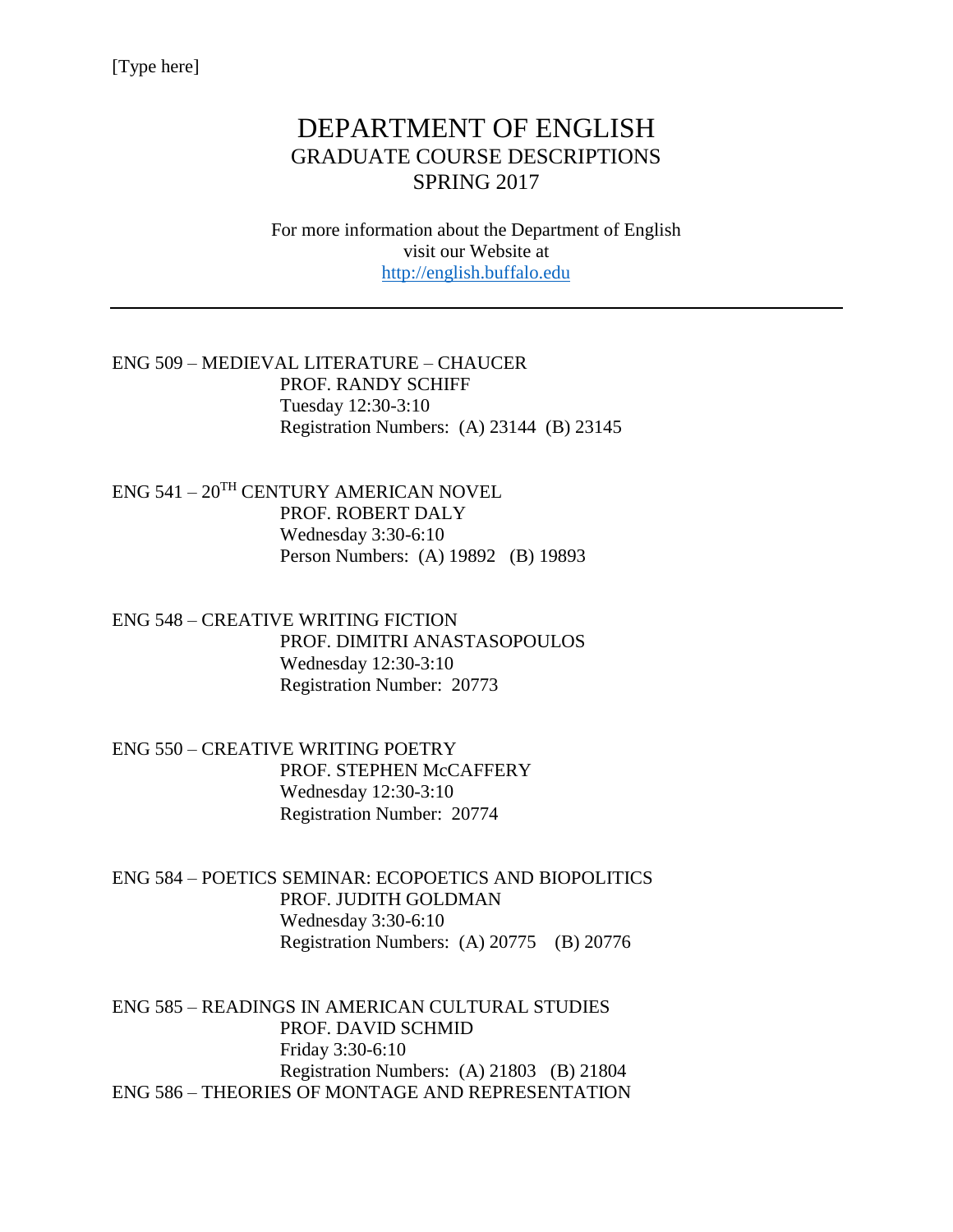PROF. TANYA SHILINA-CONTE Thursday 4:00-6:40 Registration Number: 23526

ENG 609 – STUDIES IN 19TH CENTURY AMERICAN LITERATURE PROF. KENNETH DAUBER Monday 12:30-3:10 Registration Numbers: (A) 24490 (B) 24491

ENG 627 – MODERNISM, PSYCHOANALYSIS, COMEDY PROF. WILLIAM SOLOMON Tuesday 3:30-6:10 Registration Numbers: (A) 23148 (B) 23150

ENG 628 – MISREADINGS: THE FICTION WRITER AS CRITIC, THE CRITIC AS FICTION WRITER PROF. DIMITRI ANASTASOPOULOS Monday 3:30-6:10 Registration Numbers: (A) 23151 (B) 23152

ENG 686 – FIELD GENRE: SCIENCE FICTION PROF. NNEDI OKORAFOR Friday 3:30-6:10 Registration Numbers: (A) 23153 (B) 23154

ENG 698 – POETIC OF THE INVISIBLE PROF. MING QIAN MA Monday 12:30-3:10 Registration Numbers: (A) 23155 (B) 23156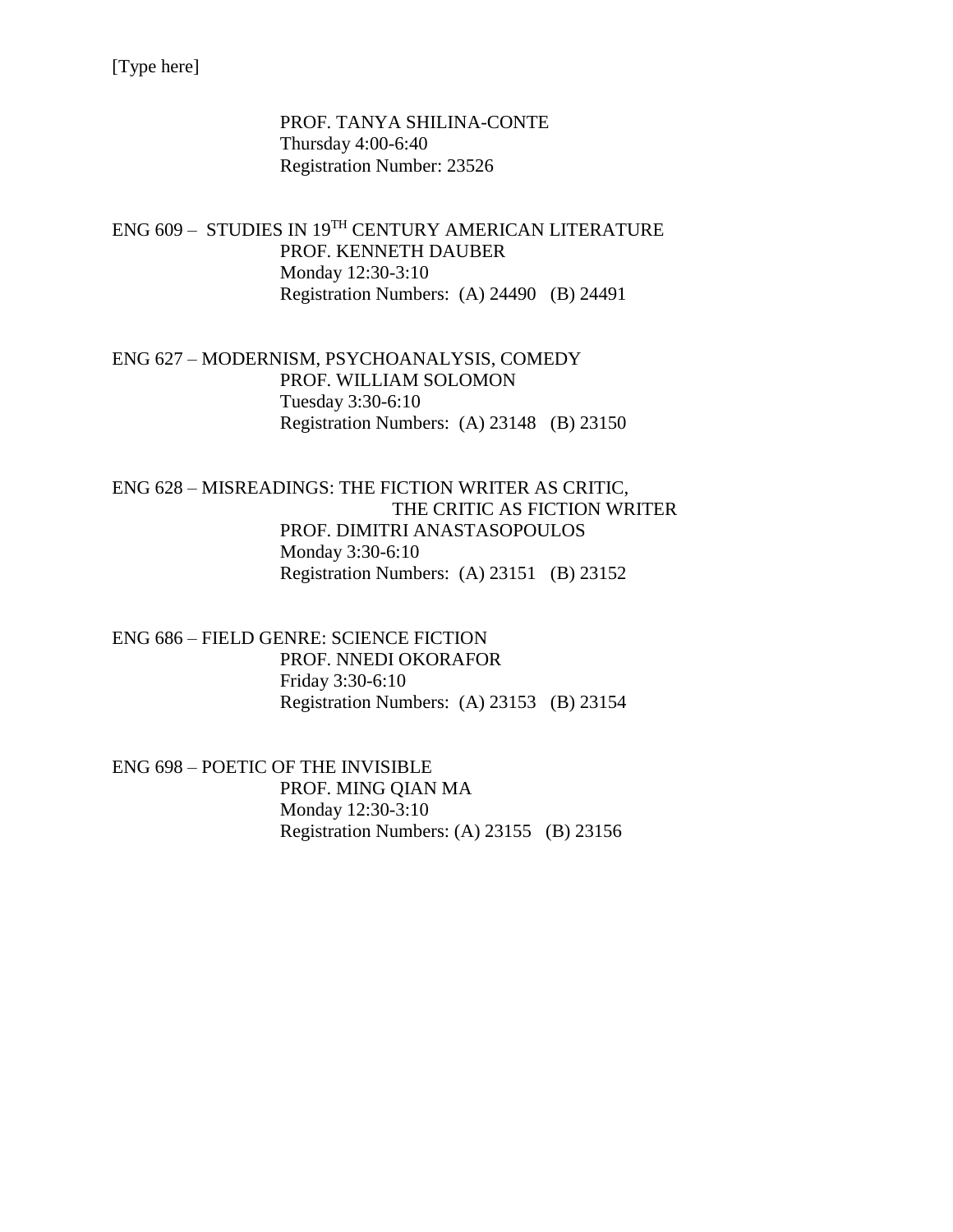#### ENG 509 – MEDIEVAL LITERATURE – CHAUCER

PROF. RANDY SCHIFF Tuesday 12:30-3:10 Registration Numbers: (A) 23144 (B) 23145

It is not without reason that Geoffrey Chaucer is sometimes called the Father of English Poetry. Our course will focus on the two works that are most responsible for Chaucer's preeminent position within Middle English literature—*The Canterbury Tales* and *Troilus and Criseyde*. In exploring most of the *Canterbury Tales*, our seminar will not only engage with a literary masterpiece, but also survey the significant range of genres, meters, and traditions in this heterogeneous collection of stories drawn from various socio-economic, regional, and gender positions. Our course will also engage deeply with the discourse of courtly love by reading Chaucer's neo-Trojan romance, *Troilus and Criseyde*. Our course will also feature essays by cutting-edge theorists who have been drawn to Chaucer as the central figure of Middle English literary studies. Students in the seminar will be introduced to the work of many leading critics, including key feminists (Dinshaw, Evans), psychoanalysts (Fradenburg, Miller, Scala), cultural theorists (Cohen, Ingham, Lavezzo, Wallace), and historicists (Patterson, Simpson, Butterfield). All seminar participants will be required to provide one oral presentation and to produce a 250- 500 word abstract of a literary critical argument that engages with Chaucer; students taking the course intensively will be required to write a seminar paper of 17-25 pages.

#### ENG 541 – THE TWENTIETH-CENTURY AMERICAN NOVEL

PROF. ROBERT DALY Wednesday 3:30-6:10 Registration Numbers: (A) 19892 (B) 19893

We shall read  $20<sup>th</sup>$ - and  $21<sup>st</sup>$ -century American novels in the contexts of both their times and ours. This seminar will be open to any and all approaches and theories. In 2016 Cynthia Ozick warned against "the dying of the imagination through the invisibility of the past" (Critics, Monsters, Fanatics, & Other Literary Essays (Boston: Houghton Mifflin Harcourt, 2016). In the autumn 2013 issue of New Literary History, Nancy Easterlin argued for adaptationist literary theory: "Everyday living is an interpretive process," not just "textual," but "a fundamental life process" that we "make special or elaborate in literary texts" and that "literary studies . . . increase the efficacy of meaning-making processes and the conscious awareness of humans" by "engaging in communal interpretation."

In 20I3 Alan H. Goldman linked reading novels with preparing for life outside them: "Novels . . . challenge us to continuously interpret as we read," thereby "broadening our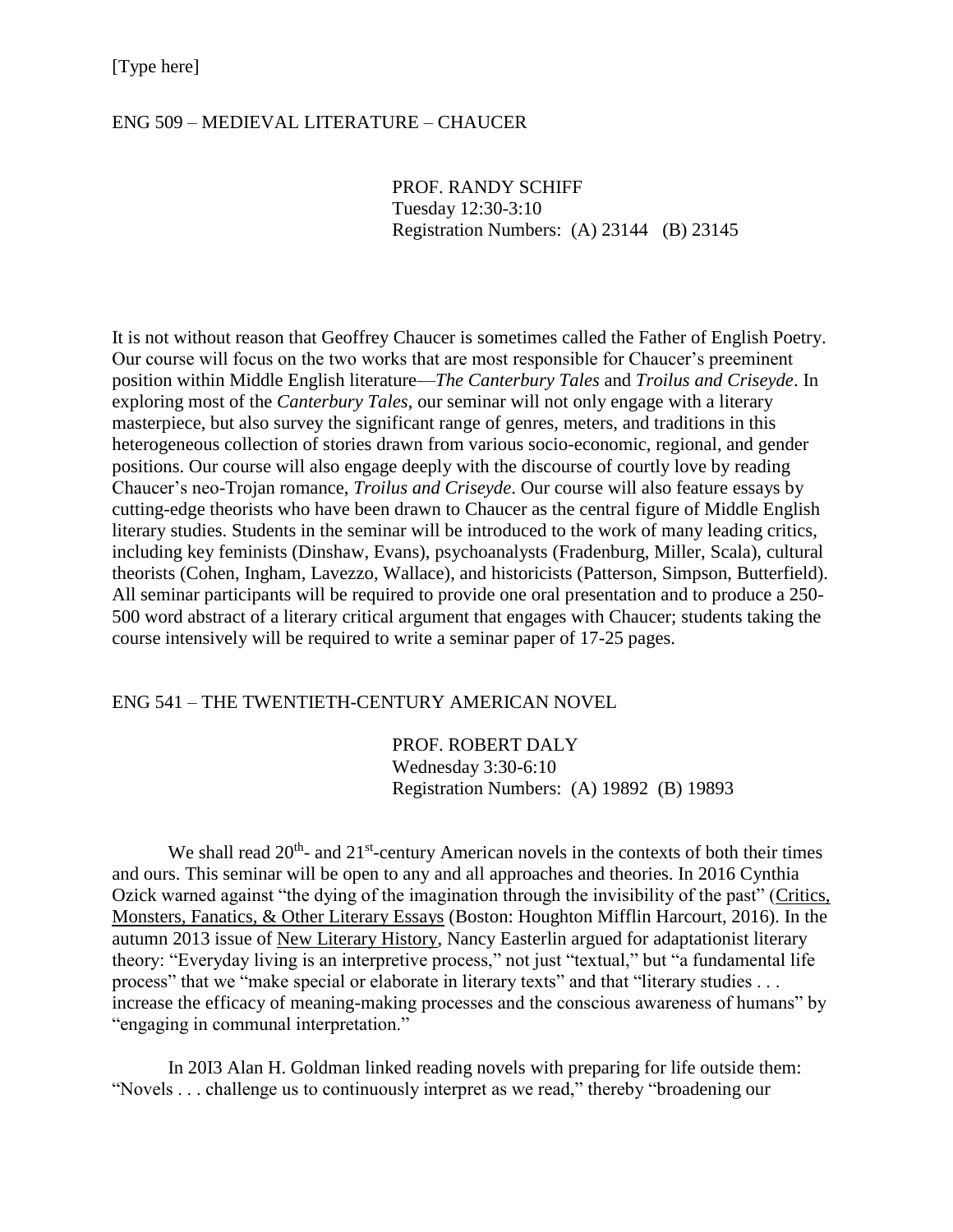repertoire of responses to situations that might arise" in our lives (Philosophy and the Novel. Oxford: Oxford UP, 2013). In the winter 2012 issue of New Literary History, Charles Altieri suggested that "seeing-in" to literature "affords the possibility of making more supple, more intricate, and more intense our repertories for engaging, understanding, and shaping experience in the world beyond the text." These notions are all handy for the toolkit, and I see no need to throw out all the others to make use of just one.

With these priorities of our own time in mind, we shall read, within their reciprocal cultural contexts, several novels that help to define, create, or revise our communal cultures, both the discourse of nationalism and what Julia Kristeva called the discourses of "nations without nationalism." We shall attend to their interactions with other cultures, with conversations among them, and with the ways in which they are both representative (participating in the cultural conversations of their times and ours) and hermeneutic (affording us practice and instruction in the arts of interpretation).

Though its primary focus will be on the novels themselves and the connections among them, this seminar will be informed by recent developments in our understanding of mirror neurons and cognitive theory but will not be dominated by them. Theories give us models for doing criticism, so it's best to have several. For that reason, ecocriticism, feminism, trauma theory, post-analytic philosophy, virtue ethics, aesthetics,

cultural theory, and any other theories we find useful will be welcome in our discussions of these texts but will not replace them.

We shall also focus on agency and action, on what difference these thoughts make in our lives. As Hawthorne suggested long ago, "Thought has always its efficacy," and as Amanda Anderson argued more recently (The Way We Argue Now. Princeton, Princeton UP, 2006), "We must keep in mind that the question, How should I live? is the most basic one; the response, As a knower, is simply one modification thereof." We "must acknowledge the priority of normative questions and the fundamentally practical structure of human action and understanding."

We shall not necessarily agree or disagree with all or any of these writers. We shall begin with the current understandings of the primary texts and see what we can do to both learn and advance them.

 Each student is expected to participate in seminar discussion and do one seminar report (15- 20 minutes); each student taking the seminar intensively (for full credit) will also do one research essay on a topic of his or her own choosing.

Texts:

Wharton, Edith. Summer. Harper Collins, or Signet. Cather, Willa. My Ántonía. Houghton Mifflin. Anderson, Sherwood. Winesburg, Ohio. Norton Critical Edition. Fitzgerald, F. Scott. The Great Gatsby. Scribner's. Pynchon, Thomas. The Crying of Lot 49: A Novel. Harper Collins. Gardner, John. Grendel. Vintage.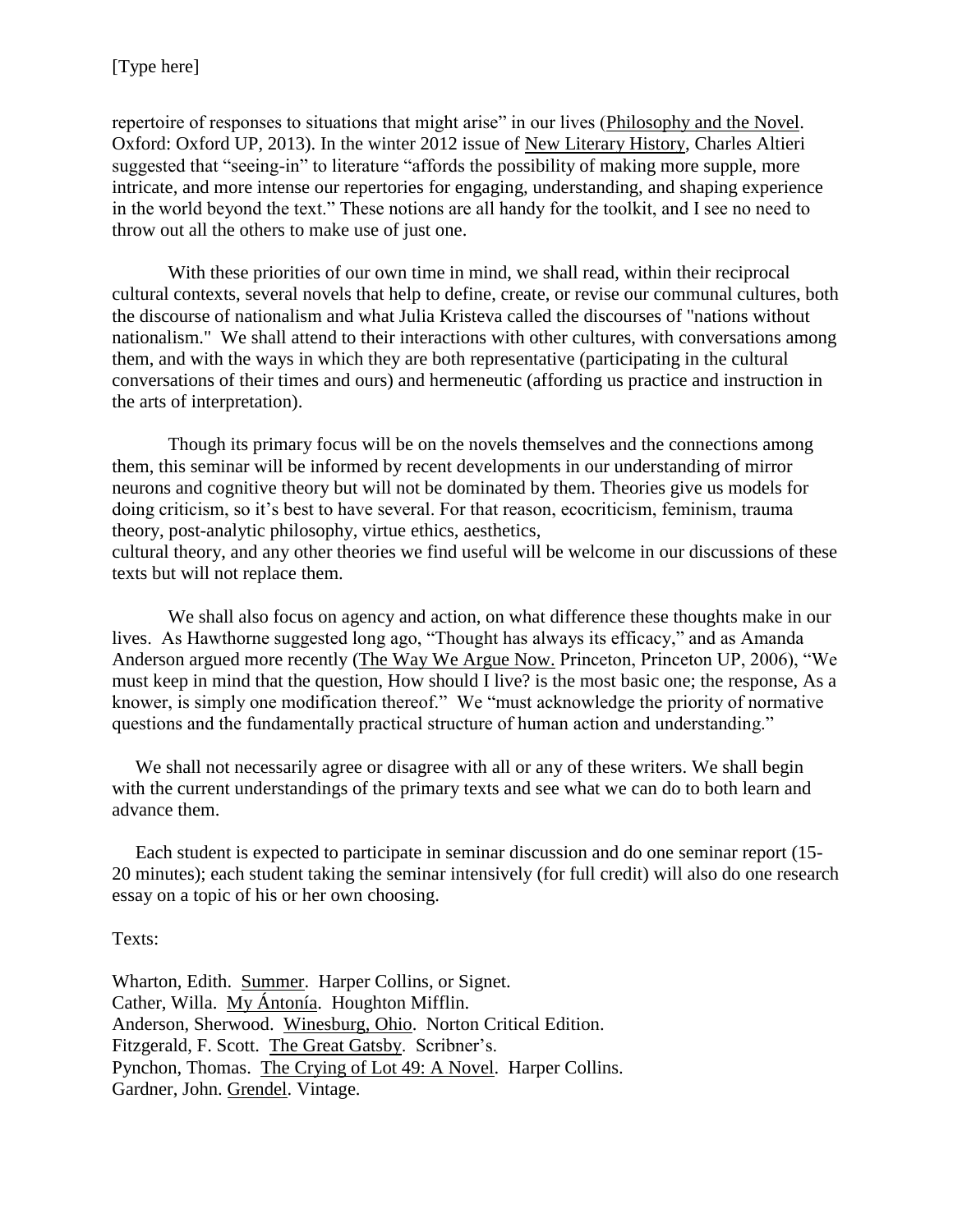Morrison, Toni. Song of Solomon. New American Library. Tan, Amy. The Joy Luck Club. Ivy Books, Ballantine. Momaday, N. Scott. The Ancient Child: A Novel. Harper Collins Power, Susan. The Grass Dancer. Berkley Books Dillard, Annie. The Maytrees: A Novel. Harper Perennial

These texts, all paperbacks, will be available at the University bookstore.

#### ENG 548 – CREATIVE WRITING FICTION

PR0F. DIMITRI ANASTASOPOULOS Wednesday 12:30-3:10 Registration Number: 20773

This course interweaves the practice of crafting fictional language with the study of contemporary novels, short stories and theories of fiction. As an integral part of this inquiry, students will be engaged in the English Department's writing communities, with a particular focus on a series of events (Exhibit X and Poetics Plus, mainly) at which students will have the opportunity to meet and engage practicing writers from outside our university.

A workshop is made of a community of writers willing to take time and care with each other's work-in-progress. This seems basic enough but it signals a level of commitment outside one's writing and into multiple and challenging conceptions of writing offered by others. Our goal therefore is to offer acute, critical insights about the manuscripts we examine—their structure, plot (if they have plots), conceptual conceits, language, voice, character development and so on keeping in mind the evolution of individual techne.

#### ENG 550 – CREATIVE WRITING POETRY

PROF. STEPHEN McCAFFERY Wednesday 12:30-3:10 Registration Number: 20774

This workshop-seminar will engage students in the discussion and creation of innovative texts and poem-objects.

We will engage various contemporary thematics including the problematization of representation, defamiliarization, collage, disjunctive strategy, conceptual writing, systematic-chance composition, the materialization of texts and the socialization of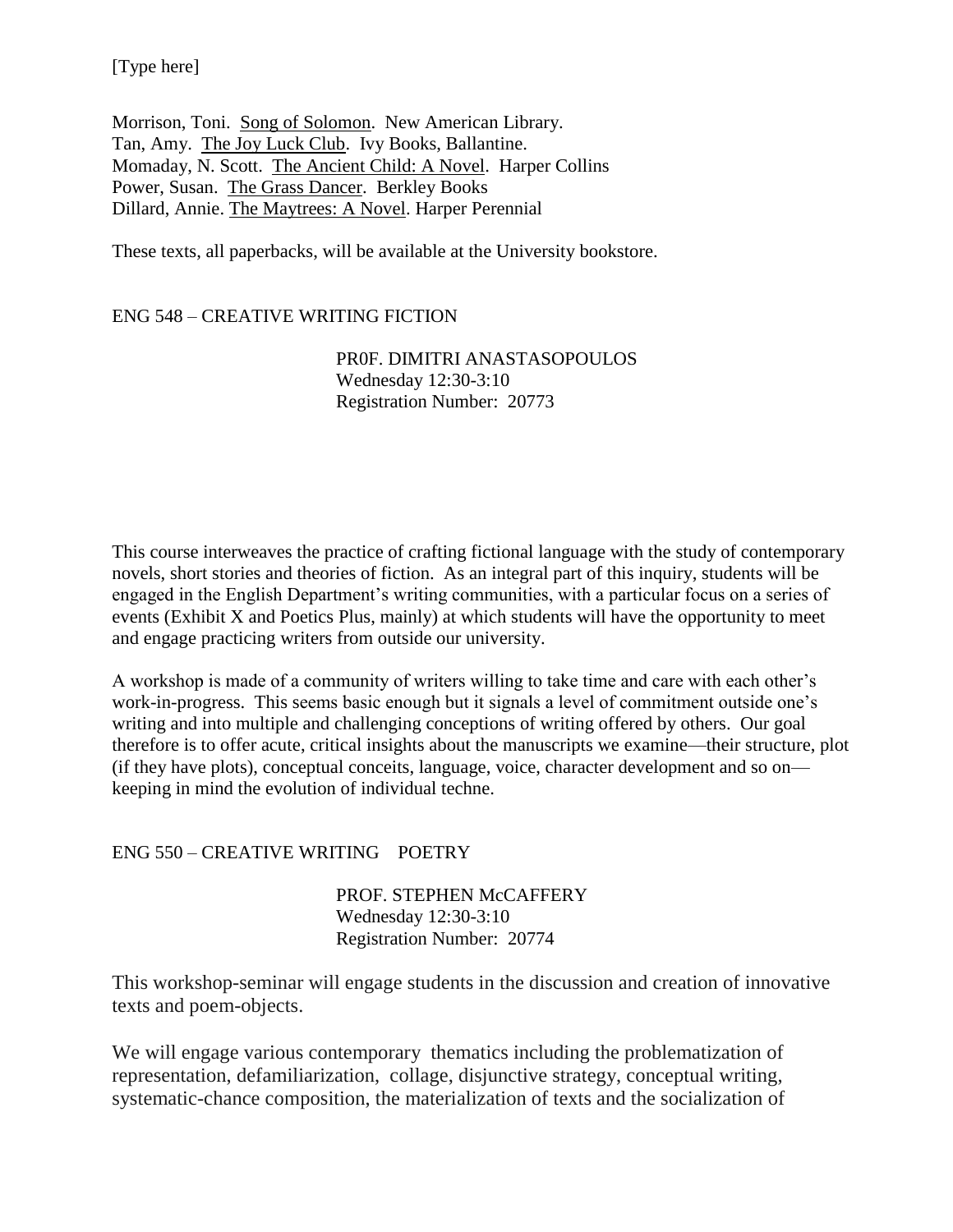readership. These will be substantiated by exploring works by Gertrude Stein, Susan Howe, Heimrad Bäcker, Edmund Jabes, Charles Bernstein, Joan Retallack, Geraldine Monk, Karen Mac Cormack, Jackson Mac Low among others. Students are required to attend the events and readings itemized on the Poetics Plus Calendar and it is hoped too that some sessions will be enhanced by in-class visits by poets.

A large amount of time will be devoted to sharing ongoing creative projects with other students and discussion of suc**h matters as revision, format,** accretion, and collaboration. All of this effort will hopefully result in a substantial body of finished work by the end of term.

Students will also explore the rich holdings in contemporary Anglophone poetry in the Poetry Collection and will be asked to formulate an archival project chosen from the archives of either Sylvia Beach, Robert Duncan, H**elen Adams, Jonathan Williams,**  Clark Coolidge or an approved topic of their own choosing.

# ENG 584 – POETICS SEMINAR: ECOPOETICS AND BIOPOLITICS

PROF. JUDITH GOLDMAN Wednesday 3:30-6:10 Registration Numbers: (A) 20775 (B) 20776

This exploratory seminar will take up ecopoetics and biopolitical poetics within a broad, interdisciplinary framework, on grounds that ecological concerns overlap considerably with biopolitical ones and that poetry endures as a set of practices for thinking through, representing, and consciously acting within and upon these concerns understood as constitutive, limiting, and enabling. Many of the works we will examine couple a decentering of language with a decentering of the human, enacting posthuman aesthetics and ethics as critique of regimes of environmental degradation and dehumanization and/or as a means of encountering at various scales a world (humans included) otherwise reduced to an instrumentalizable alterity. All of these works, of course, are proposed and composed in relation to phenomena and events, and within layered cultural contexts; our study of poetry and other art will be framed by exempla of the primary and critical discourses with which they are in or can be put in productive conversation.

Topics for exploration may include:  $18<sup>th</sup>$ - and  $19<sup>th</sup>$ - century constructions of earth as "system," geological time, and evolution; Western and non-Western cartographic technologies; early modern British pastoral and anti-pastoral poetry; the classification of species; commons and enclosure (e.g. contemporary biopiracy); the production of urban space; industrial and postindustrial landscapes; Bataille's unconditional heliocentric economy v. ecological debt (capitalism as a system of unpaid costs); gardens; parks and wilderness areas; ruins and ruination; junk space; "planet of slums" and the shantytown as zone of creation; earth works and land art; environmental sound and soundworks; green design; waste and "garbology" (e.g. the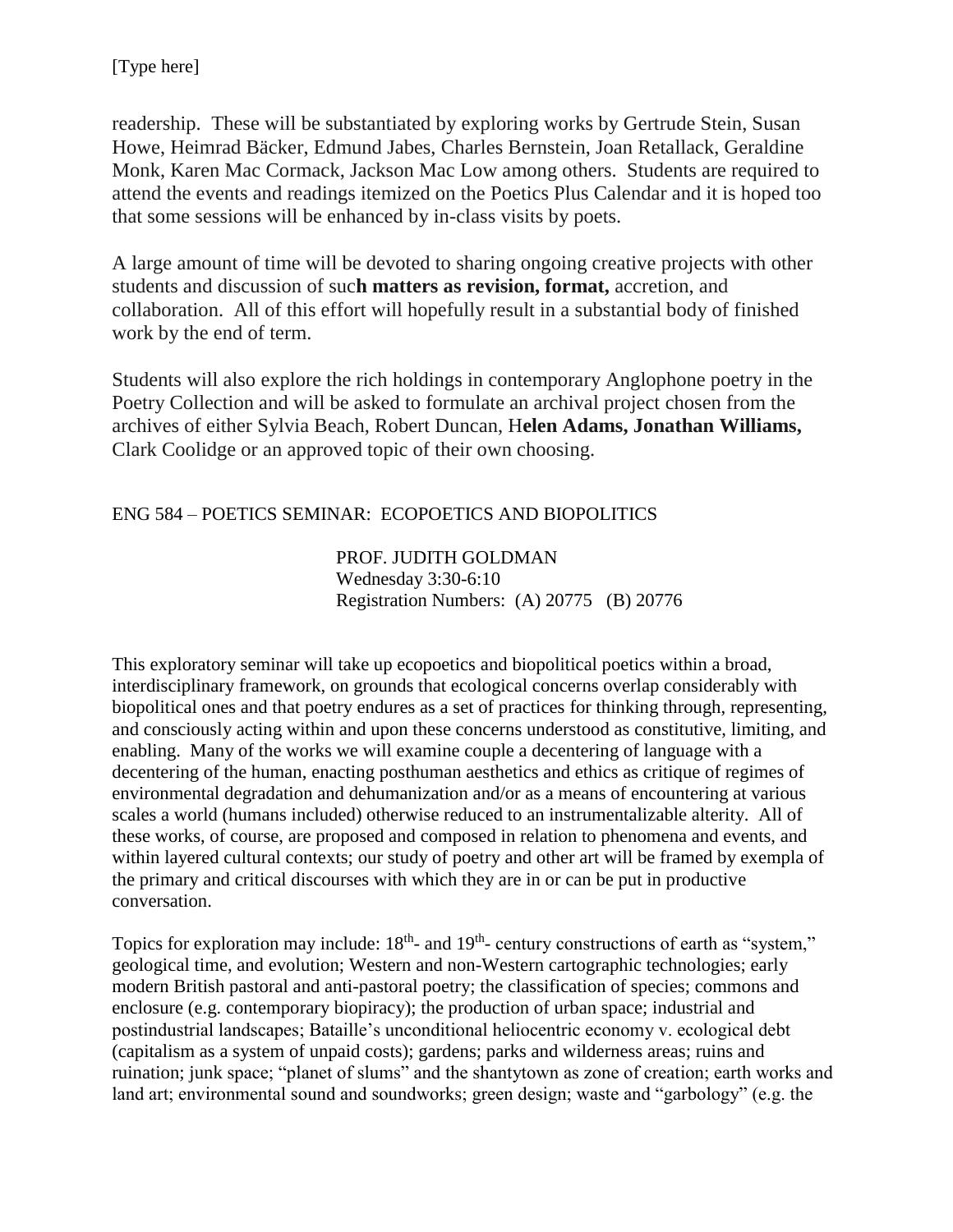Pacific Trash Vortex); ecological degradation and catastrophe (e.g. mining, petroleum industry, agribusiness, war, "natural" disaster); ethnopoetics as ethnoecology; GMOs and heirloom cultivars; the Olympics; the plastics industry; animal studies; object-oriented ontology; theory of biopolitics (Foucault's biopolitical governmentality and Agamben's "bare life"); the Human Genome Project; eugenics; organ donation/sales and prosthetics; artificially extended life; refugee and INS camps; national border phenomena; thanato- or necropolitics.

### Course Requirements

--Each student will give a focused, carefully prepared and timed 15min. critical presentation on one of the assigned materials for the week. Students are expected to meet with me in office hours or by telephone to discuss the presentation in advance; please have a concrete sense of the focus/aim of your presentation before we meet.

--Students will post a 1-2 pp. response every other week on one of the remaining assigned texts. --Students will write a 10-12pp. final paper due the week following class. The paper will be planned and written in several steps in a process beginning about a month before the end of class.

### Course materials

Course texts may include: 20-21C critical theory and philosophy such as Bataille, Agamben, Lefebvre, Haraway, Serres, Butler, etc.; 20-21C poets such as Vicuña, Ponge, Durand, Berssenbrugge, Bök, Niedecker, Roberson, Scalapino, Reilly, etc.; artists and composers such as Smithson, Goldsworthy, Burtynsky, Oliveros, etc.; 16-19C Brit. and Amer. thinkers and creative writers such as Barbauld, Marvell, Darwin, Shelley, C. Smith, Thoreau, etc.; and ancients such as Aristotle, Virgil, and Lucretius.

# ENG 585 – READINGS IN AMERICAN CULTURAL STUDIES

PROF. DAVID SCHMID Friday 3:30-6:10 Registration Numbers: (A) 21803 (B) 21804

Exactly what happened to the discipline of cultural studies when it was 'exported' from its original home in Britain to the American academy, along with the reasons for what happened, have been the source of much controversy. The conventional way of telling the story of this move has emphasized its post-lapsarian dimensions, with Birmingham's Centre for Contemporary Cultural Studies playing the role of Eden, and the United States being typecast, once again, as a cultural and political wasteland. Although this version may not be entirely inaccurate, it is neither helpful nor nuanced, and this seminar will be dedicated to building a more detailed and constructive sense of what exactly we mean by American Cultural Studies. We will begin by reviewing some of the most direct overlaps between the British and American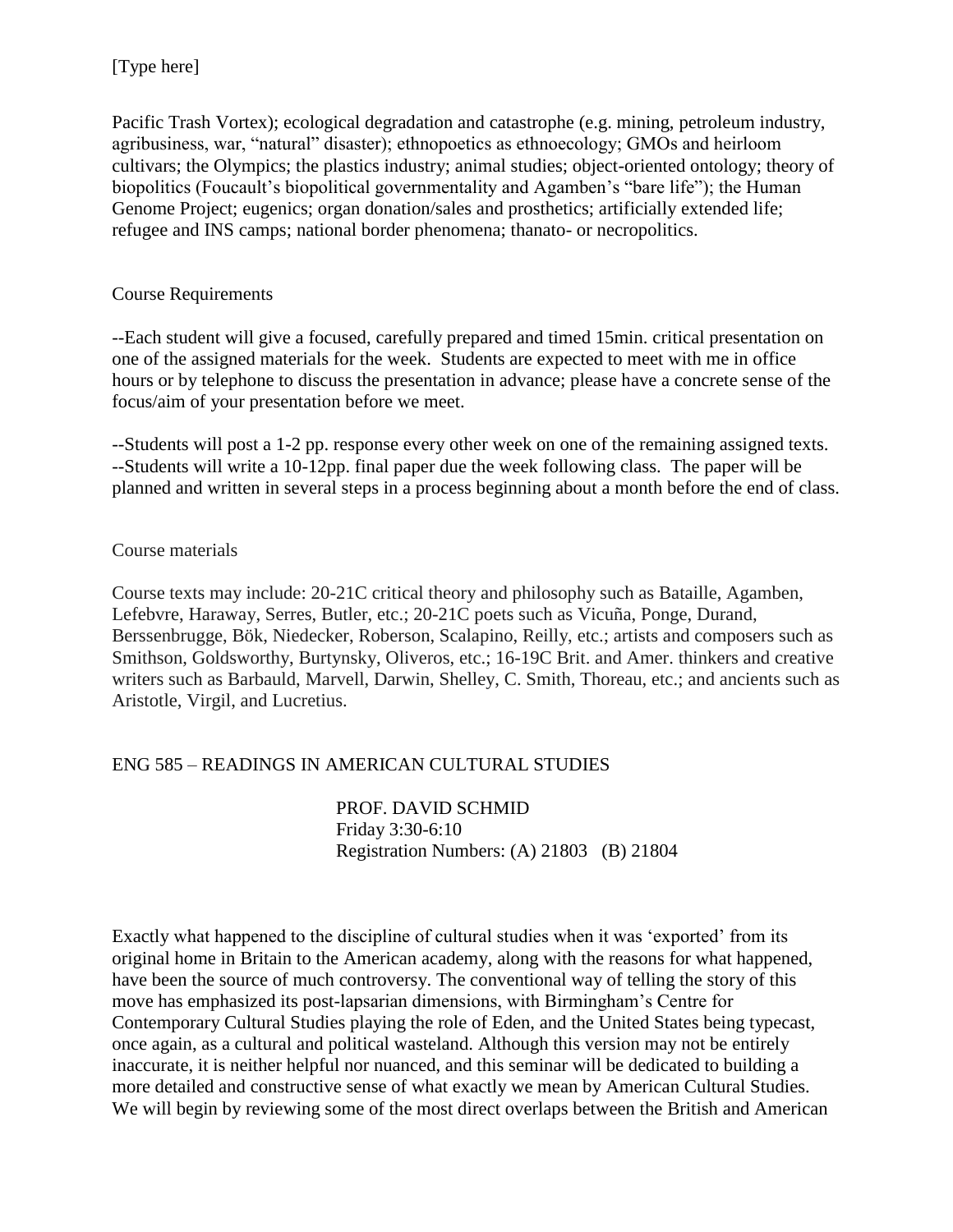versions of cultural studies, in the form of international conferences. We will then discuss some of the 'classic' texts of American cultural studies (although we will also be calling into question the very notion of 'classic,' that is, canonical cultural studies texts), followed by some of the most exciting work currently being done in the field. Throughout the seminar, we will put pressure on both the utility and practicality of the idea that cultural studies can or should be thought of primarily in terms of national traditions. We will therefore conclude the seminar by focusing on the emergence of transnational cultural studies, a field that we will study in much greater detail at a later date.

Course Texts

Cary Nelson and Lawrence Grossberg (eds). *Marxism and the Interpretation of Culture* (selections):

Cornel West, "Marxist Theory and the Specificity of Afro-American Oppression." Stuart Hall, "The Toad in the Garden: Thatcherism Among the Theorists."

Chantal Mouufe, "Hegemony and New Political Subjects: Toward a New Concept of Democracy."

Perry Anderson, "Modernity and Revolution."

Fredric Jameson, "Cognitive Mapping."

Michéle Mattelart, "Can Industrial Culture be a Culture of Difference?"

Simon Frith, "Art Ideology and Pop Practice."

Terry Eagleton, "The Critic as Clown."

Michéle Barrett, "The Place of Aesthetics in Marxist Criticism."

Lawrence Grossberg et al (eds). *Cultural Studies* (selections):

Cary Nelson, Paula A. Treichler, and Lawrence Grossberg, "Cultural Studies: An Introduction."

Tony Bennett, "Putting Policy Into Cultural Studies."

Homi K. Bhabha, "Postcolonial Authority and Postmodern Guilt."

James Clifford, "Traveling Cultures."

John Fiske, "Cultural Studies and the Culture of Everyday Life."

Simon Frith, "The Cultural Study of Popular Music."

Stuart Hall, "Cultural Studies and Its Theoretical Legacies."

Donna Haraway, "The Promises of Monsters: A Regenerative Politics for Inappropriate/d Others."

Meaghan Morris. "On the Beach."

Carolyn Steedman. "Culture, Cultural Studies, and the Historians."

Angela McRobbie, "Post-Marxism and Cultural Studies: A Post-script."

Michael Denning. *The Cultural Front: The Laboring of American Culture in the Twentieth Century*.

Janice Radway. *Reading the Romance: Women, Patriarchy and Popular Literature*.

Andrew Ross. *No Respect: Intellectuals and Popular Culture* (selections): "No Respect: An Introduction."

Chapter 1. "Reading the Rosenberg Letters."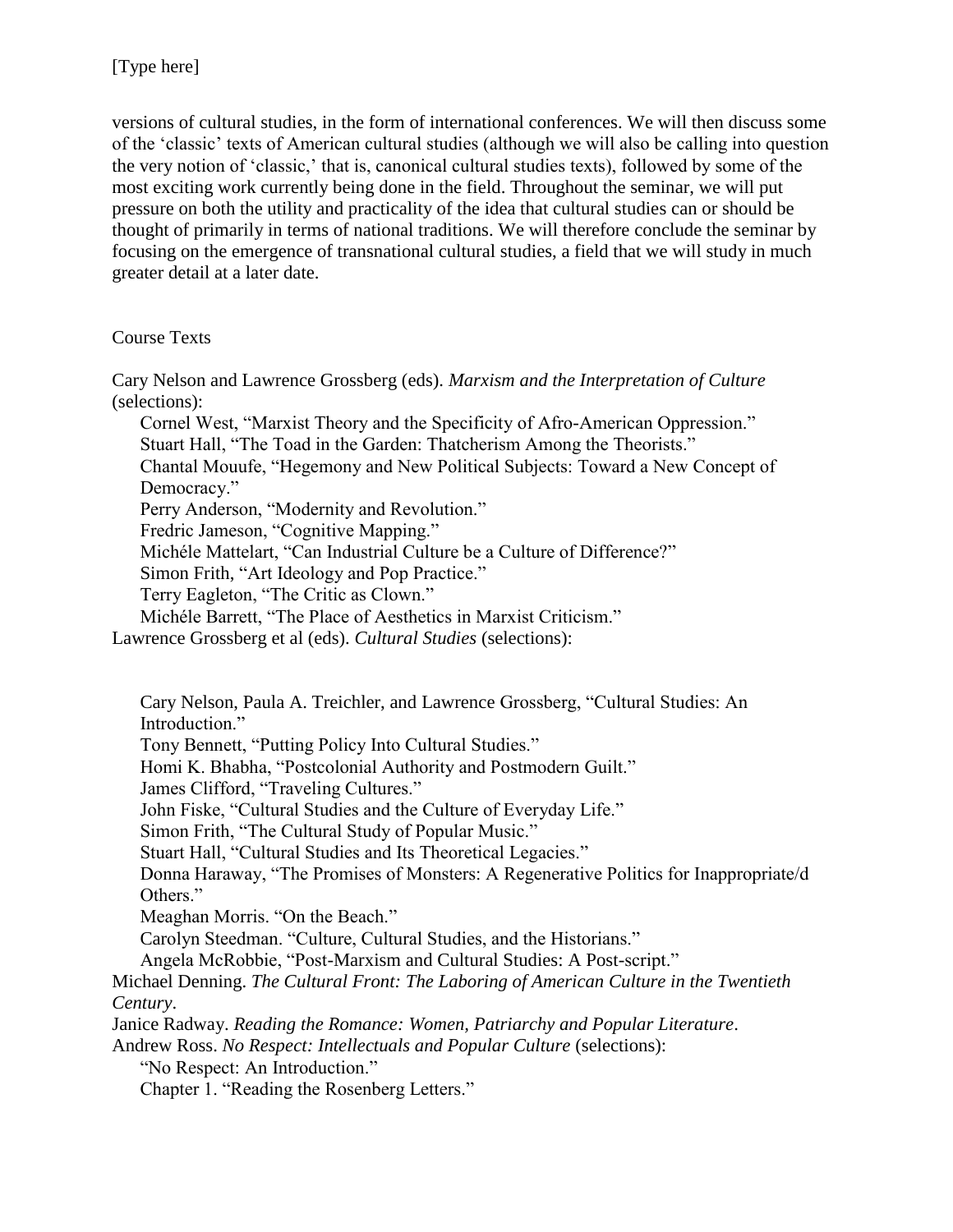Chapter 2. "Containing Culture in the Cold War." Chapter 3. "Hip and the Long Front of Color." Chapter 7. "Defenders of the Faith and the New Class." Tania Modleski, *The Women Who Knew Too Much*. Henry Giroux. *Impure Acts: The Practical Politics of Cultural Studies*. Henry Jenkins. *Textual Poachers: Television Fans and Participatory Culture*. Gina Dent (ed). *Black Popular Culture*. Josh Kun. *Audiotopia: Music, Race, and America*. Chad Lavin, *Eating Anxiety: The Perils of Food Politics*. Mary Celeste Kearney. *Girls Make Media*. José David Saldívar. *Border Matters: Remapping American Cultural Studies*.

#### Requirements

Students taking the class extensively are required to write short (2-3 page) response papers for each of our meetings, and a 5-7 page mid-term paper. Students taking the class intensively are also required to write a 20-25 page research paper.

#### ENG 586 – THEORIES OF MONTAGE AND REPRESENTATION

PROF. TANYA SHILINA-CONTE Thursday 4:00-6:40 Registration Number: 23526

This class will be structured as a comprehensive overview of the theory and practice of montage and representation in global film and media. Topics for discussion will include the Soviet montage school (Eisenstein, Kuleshov, Pudovkin, Vertov), American continuity style, rational and irrational / serial montage (Deleuze), spatiotemporal montage and montage-within-the-shot (Manovich), analogue and digital montage. We will trace the technological developments in film and digital media that permitted a shift from single frame shots (sequence) to multiple frames, windows and screens (multiplicity). We will also discuss the contemporary remix era, the emerging genre of the cinematic remix and the notions of copyright and fair use. For our purposes we will rely on excerpts from Gilles Deleuze's diptych on cinema, *Cinema 1: The Movement-Image* and *Cinema II: The Time-Image*, as well as engage with key theoretical writings on post-Deleuzian thought in the digital age (so-called "Third Image" approaches).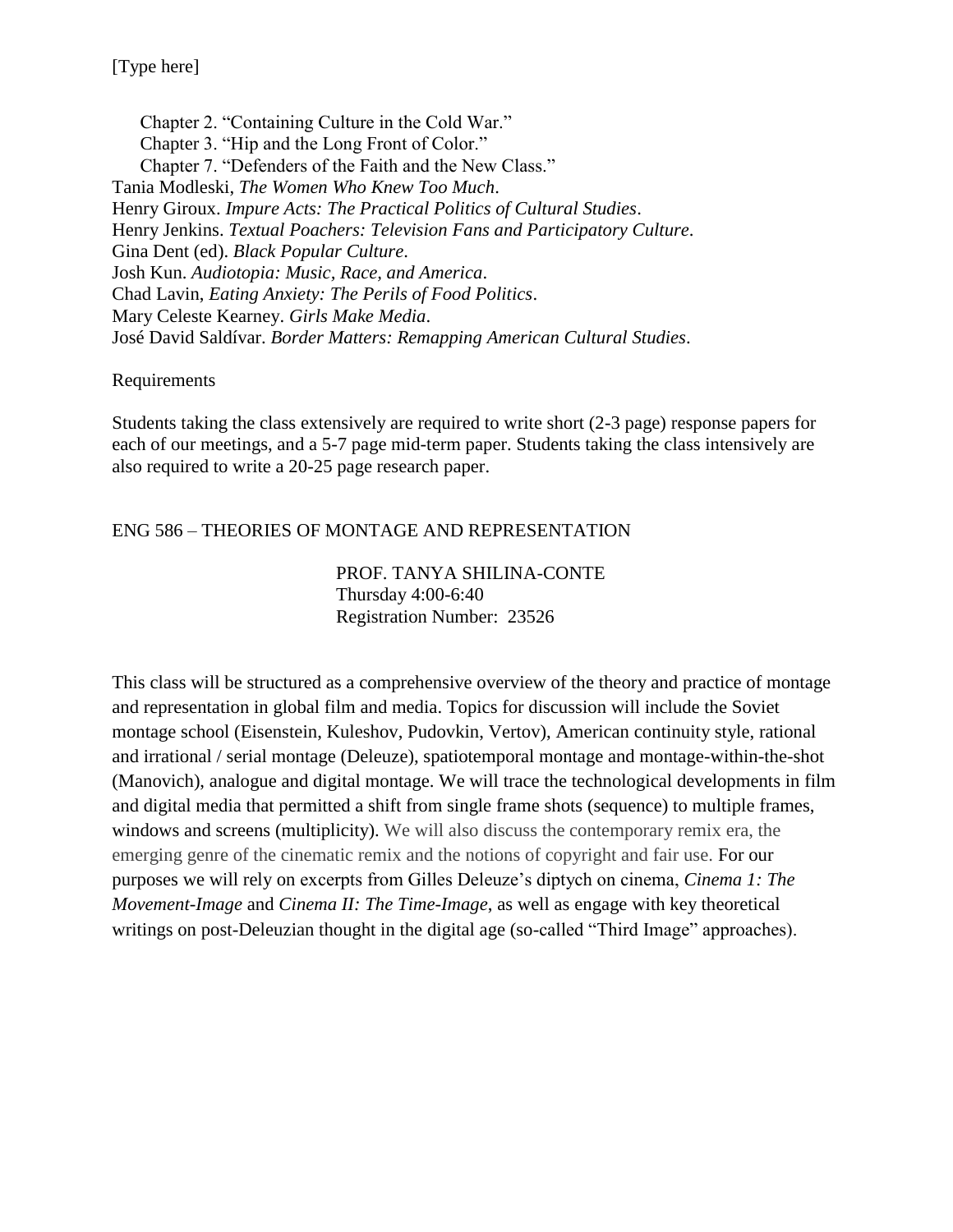Many films discussed in this class will explore alternative modes of representation such as fragmentation, coding, silence and absence, both as a means of experimentation with the cinematic language and as a tool of political protest and resistance. From these reservoirs of invisible evidence in cinema emerge a host of critical issues such as ethnicity, race, sexuality, gender, ethics, trauma and censorship. The topics covered in this class will help us to understand the connection between cinematic form and content and place mediated representations into social, cultural and historical contexts. We will also focus on the recent turn to non-representation and the reframing of regimes of visuality in film-philosophy and media studies, especially in the context of affect theory. Films and excerpts by Sergei Eisenstein, Dziga Vertov, Jean-Luc Godard, Alain Resnais, Chris Marker, Derek Jarman, Abbas Kiarostami, Elia Suleiman, Su Friedrich, Marlon Riggs, Isaak



Julien, Thom Andersen and others will be considered. This class would be indispensable for students interested in learning how to interpret film and media critically as well as for students who wish to become better editors/makers of their own media.

# ENG 609 – STUDIES IN 19TH CENTURY AMERICAN LITERATURE

PROF. KENNETH DAUBER Monday 12:30-3:10 Registration Numbers: (A) 24490 (B) 24491

Theory of American Literature. This course is designed to give you a roadmap of the variety of ways of talking about classic American literature as they have been laid out since the field came into existence as a field and through to the current moment, through readings in the literature of the period and, especially, through a variety of secondary books by influential critics. The idea is to take a secondary text that constructs its canon and a primary text central to that construction and read them for attunements and gaps, for what gets established and disestablished, what gets opened up and what closed off.

We will read works of cultural criticism, ordinary language criticism, deconstruction, feminism, historicism—some oldies (like D.H. Lawrence's *Studies in Classic American Literature* or Leslie Fiedler's *Love and Death in the American Novel),* some relative newies (Donald Pease on cultural critique), some in between (Russ Castronovo reading against the liberal American subject, Stanley Cavell reading Thoreau and Emerson, Jane Tompkins reading sentimental literature, Skip Gates on African-American Literature), some as yet to be determined. The list will be chosen on the basis of what seems current, what seems enduring, and what I haven't read yet but meant to because it seems promising.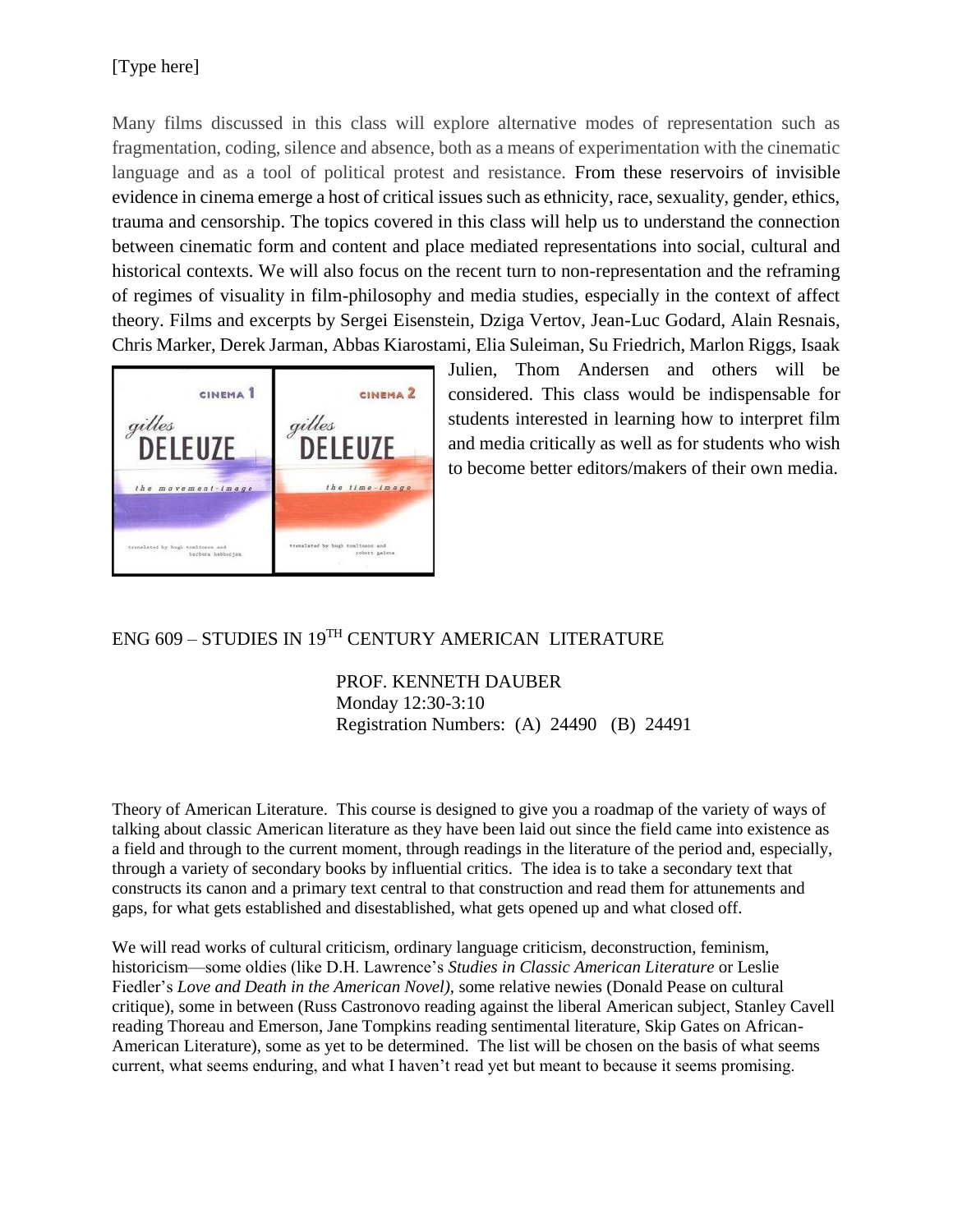Primary texts will include Benjamin Franklin's *Autobiography* (you will be surprised), *Uncle Tom's Cabin* along with some slave narratives (Douglass and Jacobs), some Hawthorne (*The House of the Seven Gable*, because nobody really likes it, and why nobody does is especially revealing), Melville (especially *Pierre*, which people generally like for the wrong reasons), a few of Emerson's best, and a couple of earlier American novels (like Charles Brockden Brown's *Wieland* and Cooper's *The Prairie*).

By the end of the course, if you are faithful, you will have an extraordinary sense of how the founding period in American literature lays itself out, what the debates about it are, what works and what doesn't and to what extent. I tend to have opinions about such matters. The course is designed to enable you to form your own (hopefully different) opinions, as well, which you will be able to try out in presentations and class discussion.

### ENG 627 – MODERNISM, PSYCHOANALYSIS, CO\MEDY

PROF. WILLIAM SOLOMON Tuesday 3:30-6:10 Registration Numbers: (A) 23148 (B) 23150

This course will introduce students to the shared set of problems structuring literary modernism (in the US), psychoanalysis, and twentieth-century modes of comic performance. Some of the thinkers and writers and filmmakers we will engage in our effort to conceptualize together these three distinctive yet overlapping regions of cultural practice include T.S. Eliot, Sherwood Anderson, Ring Lardner, Ernest Hemingway, William Faulkner, Eudora Welty, E. E. Cummings, Marianne Moore, Mina Loy, S. J. Perelman, Nathanael West, Flannery O'Connor, Charles Baudelaire, Jean Genet, Georges Bataille, Jacques Lacan, Paul de Man, Alenka Zupancic, Antonin Artaud, Viktor Shklovsky, Michael Riffaterre, Andre Breton (on "black humor"), Charlie Chaplin, Buster Keaton, W. C. Fields and the Marx Brothers. On one level, the issues we will interrogate will focus on affectively-charged images of the body and the ways in which these mediate a sense of self and this self's often violent or aggressive relation to others. On another level, we will be preoccupied with the determining role of language in social relations between speaking subjects, and the disruptive force of jokes (or wit and nonsense) on everyday discourse. On still another level, we will attend to the materiality of writing as well as modes of enjoyment the play of the signifier supplies.

In the process of pursuing our inquiry, we will seek to deal with as many of the figures mentioned above as is feasible. However, our primary point of entry to the topic will be Lacan's work in the 1950s where Hegel's master-slave dialectic, speech-act theory, and rhetorically oriented modes of investigation combined to form what Lacan characterized at the time as a conjectural (as opposed to a human) science. One of our key touchstones will be the first eight sessions of Lacan's fifth seminar, "Formations of the Unconscious." It is here that he begins to construct his graph of desire and to speculate on the degree to which unconscious processes can be mapped in accordance with linguistic tropes such as metonymy and metaphor. Another crucial point of reference will be O'Connor's exactly contemporaneous narrative fictions. This is not to say however that our goal will simply be to utilize pscyhoanalytic formulations to comprehend comic strains of modernism. Rather, my premise is that literary (and cinematic) practice on the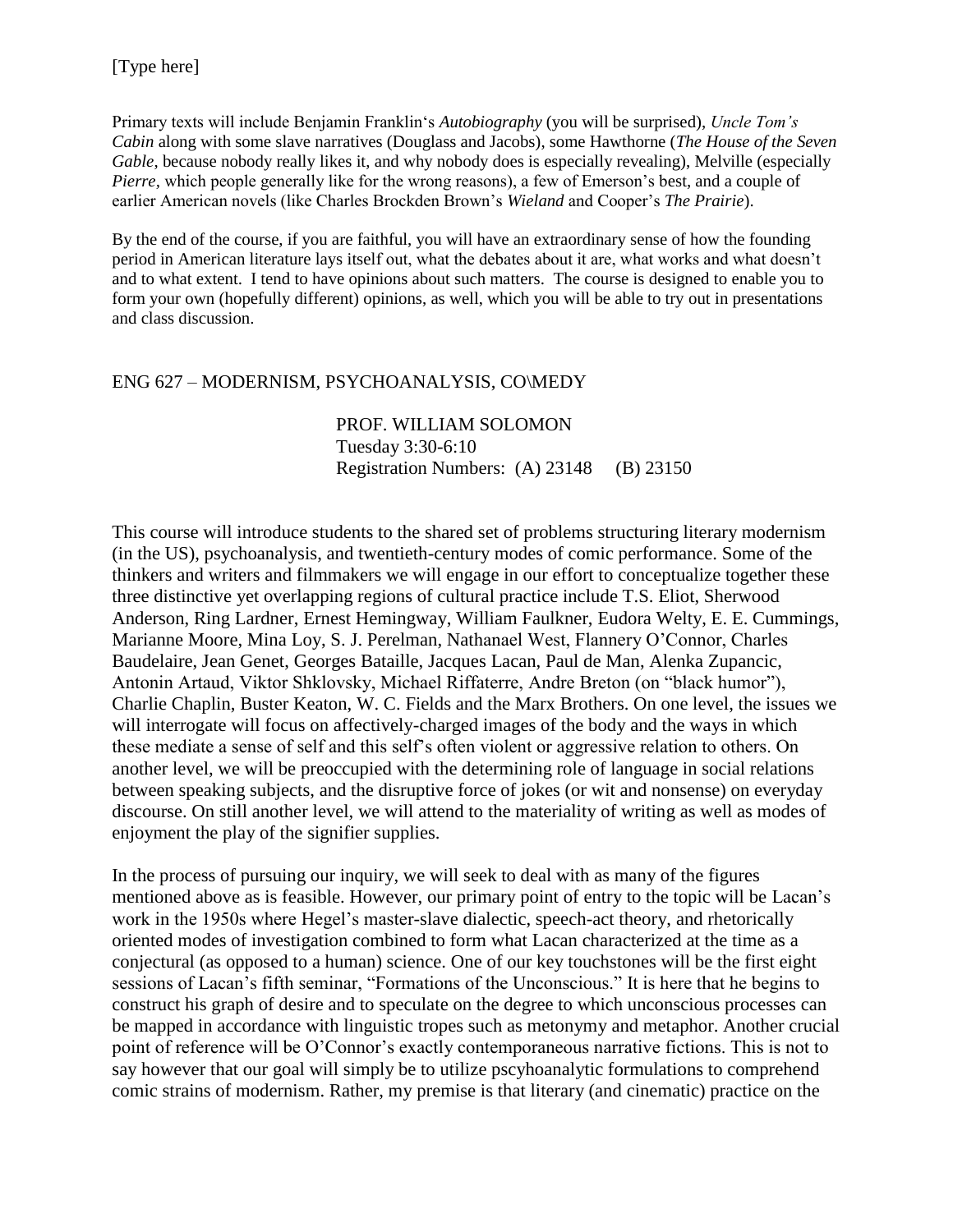one hand and psychoanalytic theory on the other may prove mutually illuminating. I hope we will be able to integrate aspects of historical materialism into our discussions, thus exploring the possibility that comedy may function as a means of resisting the spell of the commodity.

No previous exposure to any of the critical methods alluded to above is required. On the contrary, this course is designed as a starting point for those interested in grappling with some of the more formidable aspects of our disciplinary past (reader-response theory, Russian Formalism, American deconstruction, etc.) I would however recommend that students try to familiarize themselves with Henry Bergson's *Laughter: An Essay on the Meaning of the Comic*  and Freud's *Jokes and Their Relationship to the Unconscious* before the seminar commences.

#### ENG 628 – MISREADINGS: THE FICTION WRITER AS CRITIC, THE CRITIC AS FICTION WRITER

#### PROF. DIMITRI ANASTASOPOULOS Monday 3:30-6:10 Registration Numbers: (A) 2315l (B) 23152

We'll read the novels and critical essays of selected fiction writers in order to investigate the terms by which they elaborate, critique, and/or misread (as the case may be) the writing of other novelists. Taking Maurice Blanchot's fictions as well his theories of fiction and fictional language as the lynchpin of the seminar, the class will begin by reading the first volume of Proust's *In Search of Lost Time (Swann's Way),* then turn to Beckett's critical book on Proust as well as Beckett's novel *Watt*. From there, we'll read a couple of Nikolai Gogol's short stories (ex. "The Nose" and "The Overcoat"), before turning to Nabokov's critical work on Gogol as well as Nabokov's novel *Lolita*. From Franz Kafka's *The Trial,* we will turn to Blanchot's several essays on Kafka, then to Blanchot's fiction *Madness of the Day.* We will continue on to Helene Cixous' comparative essay of Blanchot's fiction and the novels of Clarice Lispector, then to a reading of Lispector's novel *The Hour of the Star,* followed by a reading of Cixous' fiction. Finally, we'll end with Nathaniel Mackey's essays from his critical study, *Discrepant Engagement,* before reading the third installment of his tetraology, *Atet AD.* The structure of this course, in other words, will take on a "chain-link" approach that connects writers to writers, fictions to essays and vice versa, as well as theories on writing in order to investigate their aesthetics as they describe them in their own terms. We will ask questions such as: why does Nabokov deem Gogol a "ventriloquist" (with regard to the question of realism), and why does he designate them Gogol's fictions as "fourdimensional?" What do these terms reveal about Nabokov's own techne, and the problems of narration he undertakes to resolve in his own work? By investigating the roles of both writer and critic with which writers have alternately played during their careers, this course will explore not just how writers think about fiction when they write, but to also identify the problems with which they struggle—how they choose to elaborate the questions they have asked themselves about fiction in critical forms.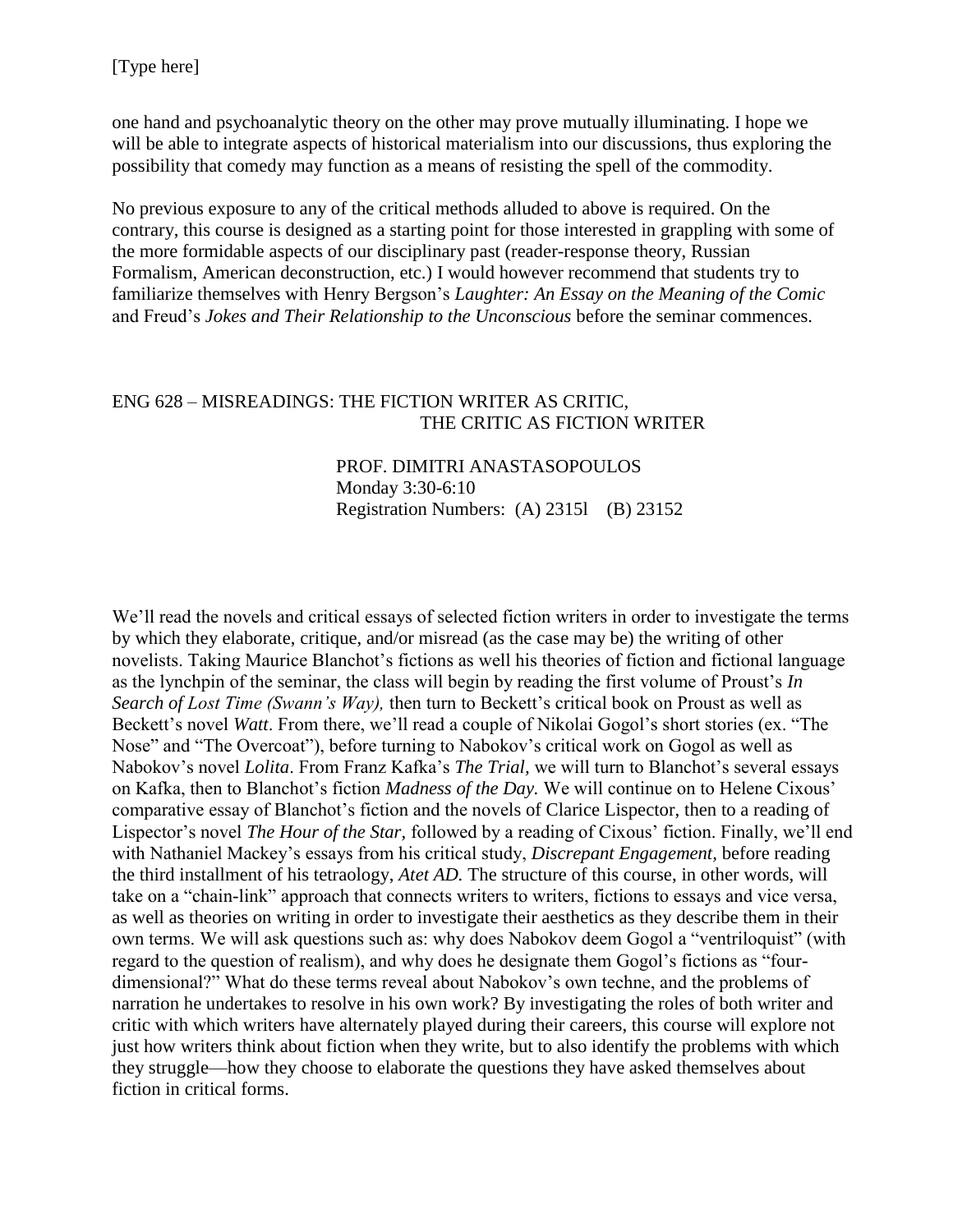#### ENG 686 – FIELD GENRE: SCIENCE FICTION

PROF. NNEDI OKORAFOR Friday 3:30-610 Registration Numbers: (A) 23153 (B) 23154

Do you think the tradition of science fiction challenges our basic assumptions of identity, or does it ultimately work to normalize them? This course will highlight how and question whether the work of science fiction writers de-familiarizes our assumptions about "familiar" social issues. We will examine a sampling of today's most cutting-edge science fiction novels and short stories in order to gain an appreciation and understanding of science fiction literature.

#### ENG 698 – POETICS OF THE INVISIBLE

PROF. MING QIAN MA Monday 12:30-3:10 Registration Numbers: (A) 23155 (B) 23156

Continuing the postmodern critique of the "vision-generated, vision-centered language" (Levin), this seminar will explore and speculate on some concomitant corollaries, both theoretical and pedagogical, as embedded in the textual practices of contemporary innovative poetry. If, as Charles Bernstein has already forcefully argued, "Language is the lens of sight," which "logico-mathematically" correlates "sight" with "insight," and which leads thusly to what Levin calls an "ocular-centric paradigm" undergirding, since antiquity, a "vision-generated, vision-centered interpretation of knowledge," what would innovative poetry that breaks the limits of language as the limits of one's world (Wittgenstein) necessarily entail, theoretically? If such poetry text gestures, by its very praxis of disrupting the informing perceptions of language, toward a phenomenology of the invisible, what would that invisible be, and how should such phenomena of invisibility be approached, pedagogically? Other related issues of inquiry will include the nature and the function of the text, the nature and the function of reading, the status of the reading subject, among others. Situating itself in the larger context of the current scholarship on the "post-human" or the "non-human" poetics, this seminar will look into the implications as well as the ramifications of a poetics that engages the invisible, exploring ways of encountering the invisible on its own terms. Seminar readings include, but not limited to, selected essays or sections from the following: